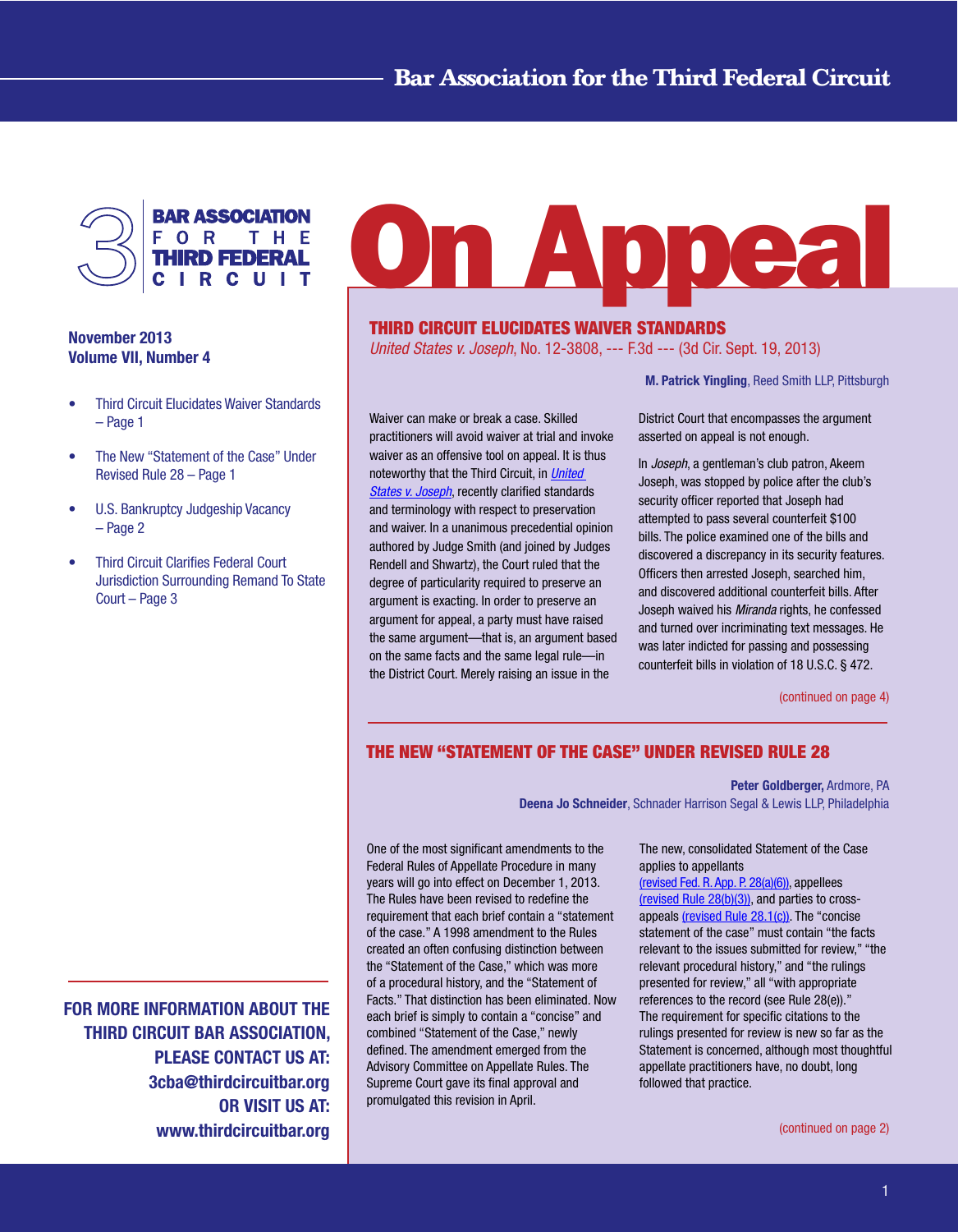

## <span id="page-1-0"></span>U.S. BANKRUPTCY JUDGESHIP VACANCY

District of New Jersey

#### Theodore A. McKee, Chief Judge

Chief Judge Theodore A. McKee of the United States Court of Appeals for the Third Circuit announces the application process for a bankruptcy judgeship in the District of New Jersey, seated in Camden. A bankruptcy judge is appointed to a 14-year term pursuant to 28 U.S.C. §152.

To be qualified for appointment an applicant must:

(a) Be a member in good standing of the bar of the highest court of at least one state, the District of Columbia, or the Commonwealth of Puerto Rico and a member in good standing of every other bar of which they are members.

(b) (1) Possess, and have a reputation for, integrity and good character; (2) possess, and have demonstrated, a commitment to equal justice under the law; (3) possess, and have demonstrated, outstanding legal ability and competence; (4) indicate by demeanor, character, and personality that the applicant would exhibit judicial temperament if appointed; and (5) be of sound physical and mental health sufficient to perform the essential duties of the office.

(c) Not be related by blood or marriage to (1) a judge of the United States Court of Appeals for the Third Circuit; (2) a member of the Judicial Council of the Third Circuit; or (3) a judge of the district court to be served,

within the degrees specified in 28 U.S.C. § 458, at the time of the initial appointment.

(d) Have been engaged in the active practice of law for a period of at least five years. The Judicial Council may consider other suitable legal experience as a substitute for the active practice of law.

The selection process will be confidential and competitive. The current annual salary is \$160,080. Persons shall be considered without regard to race, color, age, gender, religion, national origin, disability, or religious affiliation. The name of the candidate selected for the position will be published for public comment prior to appointment. The name of the person selected will also be submitted to the Director of the Administrative Office, who shall request background reports by the Federal Bureau of Investigation (FBI) and the Internal Revenue Service (IRS).

The application process is entirely automated. No paper applications will be accepted. Applications must be submitted electronically by *noon on Friday, November 22, 2013*. Applications must be submitted only by the potential nominee personally. To apply, go t[o www.ca3.uscourts.gov f](www.ca3.uscourts.gov)or more information or call the Circuit Executive's Office at 215-597-0718.

## THE NEW "STATEMENT OF THE CASE" UNDER REVISED RULE 28

— continued from page 1

Notably, there is no longer any requirement for a separate statement of the facts giving rise to the court case, as described at trial or in the pleadings, that is, the "real world" story underlying the court action. The "relevant facts" are simply to be included in the Statement of the Case, as they were until the 1998 amendments to the Rules; nevertheless, they remain critical. It is hard to imagine an effective appellate brief that would not include the party's version of that story, at least in its essential outline. And of course whenever an issue requires reference to the facts presented in evidence at trial, at a hearing, or in summary judgment papers—such as when it is being argued that the proof of some essential fact is insufficient, that a finding is clearly erroneous, that a material fact was in dispute, or even that a certain error was prejudicial in light of the record as a whole—a more detailed presentation of facts is not only essential to a persuasive brief, but also necessary to comply with the requirement that all "relevant" matters be included.

Rule 28(a)(6)'s reference to the "relevant" facts can be seen as a warning to omit whatever is not essential as well as a reminder to include all that is needed to ensure understanding. The revised Rule also now calls for only the "relevant" procedural history to be described, although experienced appellate practitioners have generally understood that to be the intent even before the current amendment. The insertion of the word "concise" to describe the overall Statement of the Case further emphasizes the importance of eliminating unnecessary points.

The revised Rule might be read as suggesting that the Statement of the Case be kept to a birds-eye view, shorter on average than the procedural and factual statements have often been in the past. We can only await guidance on this from the Clerk and the judges. On this interpretation, it should be possible for evidentiary details necessary to advance (or refute) a party's view of a question presented on appeal to be included only in the Argument, insofar as necessary to articulate an issue and explain why it warrants reversal or affirmance. Extensive repetition of facts, first in the Statement of the Case and then again in the Argument, is often unnecessary.

As for the procedural-history portion of the Statement, while Rule 28 as amended no longer makes express reference to stating in every brief "the nature of the case, the course of proceedings, and the disposition below," it is difficult to imagine a competent appellate brief that would not cover those points (without wasting words on immaterial proceedings). What the revised Rule allows, however, is an exercise of the advocate's professional judgment and discretion about where to include important background. Gone is the head-scratching, artificial line between "procedural history" and "facts." And as noted above, there may now be greater flexibility to discuss specifics in the Statement of the Case, the Argument, or even the Statement of Jurisdiction.

The new Statement of the Case rule originated in a study undertaken ten years ago, when then-Judge Alito was chair of the Appellate Rules Advisory Committee. He tasked his committee with finding ways to make the appellate rules clearer and more efficient. This year's change – proposed for public comment in the summer of 2011 – is a result.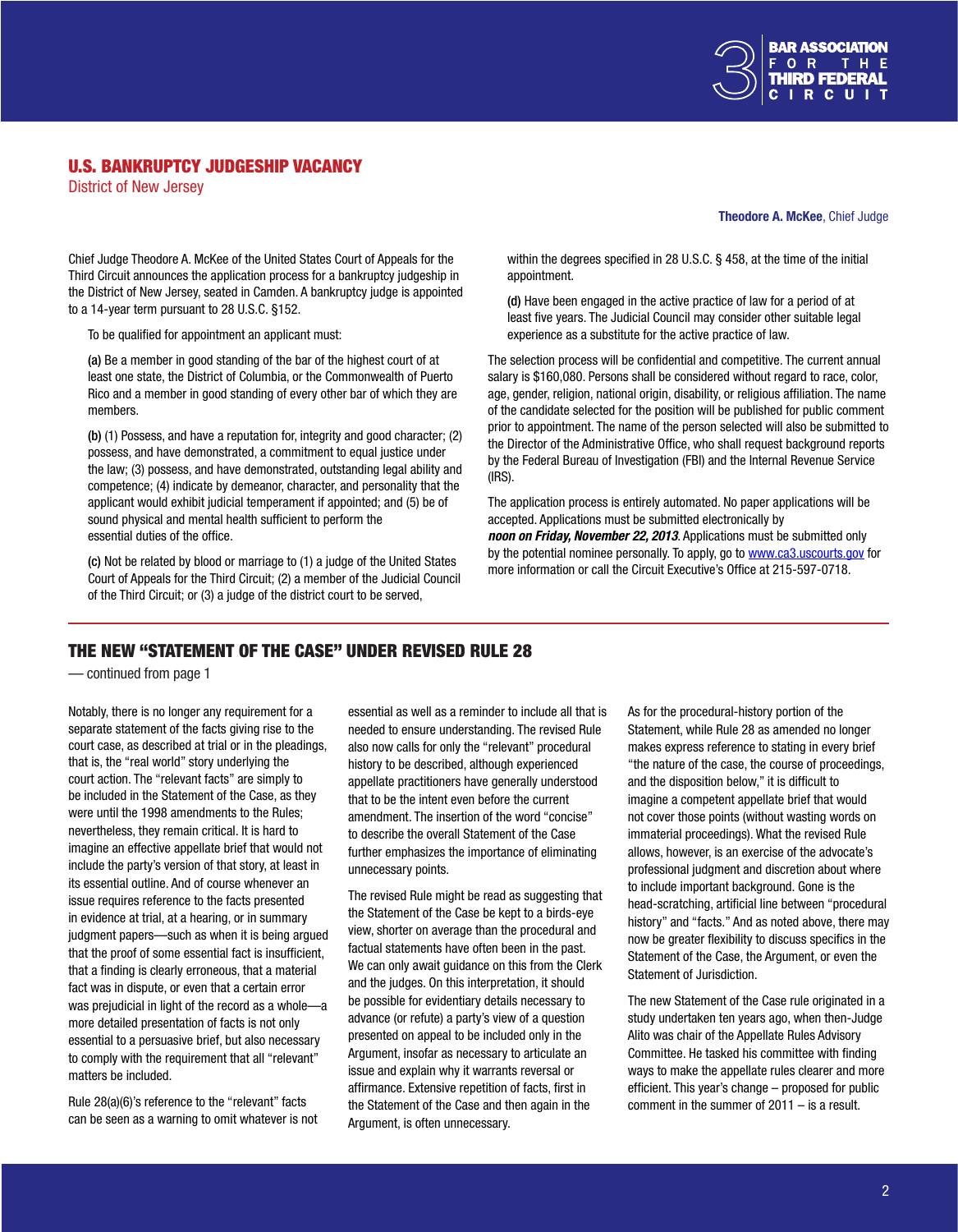

# THIRD CIRCUIT CLARIFIES FEDERAL COURT JURISDICTION SURROUNDING REMAND TO STATE COURT

*Agostini v. Piper Aircraft Corp.*, No. 12-2098, --- F.3d --- (3d Cir. Sept. 5, 2013)

#### Paige H. Forster, Reed Smith LLP, Pittsburgh

The Third Circuit recently clarified the limits of its own jurisdiction, and that of the district court, in connection with orders remanding cases to state court. The Court ruled that just as it has no jurisdiction to review a remand order, it also has no jurisdiction to review a denial of a motion to reconsider a remand order.

In *[Agostini](http://www2.ca3.uscourts.gov/opinarch/122098p.pdf)*,the estates of individuals killed in an airplane crash sued various defendants, including the aircraft manufacturer, in state court in Philadelphia. One of the defendants removed to the U.S. District Court for the Eastern District of Pennsylvania on the basis of diversity jurisdiction. The plaintiffs moved to remand, arguing that there was not complete diversity. The District Court agreed and remanded. The defendant filed a motion for reconsideration, which the District Court denied, and the defendant appealed from that denial of reconsideration.

As an initial point of interest, the *Agostini* opinion was not written after full merits briefing on the subject matter of the appeal. Instead, *Agostini* is that rarer breed: a published federal appellate court opinion disposing of a motion. After the defendants appealed, the plaintiffs filed a motion in the Third Circuit to dismiss the appeal. In accordance with Federal Rule of Appellate Procedure 27(c), which provides that a judge may act alone on a motion, but "may not dismiss or otherwise determine an appeal," the motion was adjudicated by a three-judge panel (Judges Smith, Chagares, and Scirica).

*Agostini* required the Court to delve into the intricacies of 27 U.S.C. § 1447(d), which provides that "[a]n order remanding a case to the State court from which it was removed is not reviewable on appeal or otherwise" (with limited exceptions that did not apply in *Agostini*). The purpose of Section 1447(d), as the Court explained, is to prevent parties from using removal as a delay tactic. Without its limit on reviewability, a party could remove a state case to federal court and then, upon remand, "request reconsideration of remand, appeal, request rehearing, and then file a petition for writ of certiorari, all before being forced to return to state court several years later." Slip Op. at 10 (quoting *Hudson United Bank v. LiTenda Mortg. Corp*., 142 F.3d 151, 156-57 (3d Cir. 1998)).

The Court of Appeals, in a unanimous opinion authored by Judge Chagares, rejected the defendant's argument that an order denying reconsideration of remand is distinct from a remand order, and that only the latter is unreviewable under Section 1447(d). Although courts may decide "collateral" issues after remand, such as motions for costs or attorneys' fees, a denial of reconsideration of a remand order does not involve a collateral issue.

The Court of Appeals also found that the District Court had jurisdiction to entertain the reconsideration motion in the first instance. To make that determination, the Court had to consider when jurisdiction had been transferred from federal back to state court. Relying on its own precedent, the Court determined that the "jurisdiction-transferring event" was the mailing of the certified copy of the remand order from the district court clerk to the state court. The Court concluded that the District Court had jurisdiction to entertain the reconsideration motion because at the time when it did so, the certified copy of the remand order had not yet been mailed to the state court. (There is a circuit split on this issue, as the Court noted in a footnote: the Second Circuit has ruled the same way as the Third Circuit in *Agostini*, while the Fourth Circuit has ruled that once the remand order is entered, the district court may not reconsider it.) For future reference, the Court cautioned district courts that once the remand order is mailed, it may not be reconsidered.

*Agostini* holds a firm line on the unreviewability of remand orders under Section 1447(d), reinforcing the conventional wisdom that the time to fight most motions to remand is in the opposition to the motion itself, not in a likely-to-be barred appeal. After a remand order has been entered, the district court's ability to reconsider turns on whether the certified copy of the order has been mailed to the state court, a factor outside the litigants' control.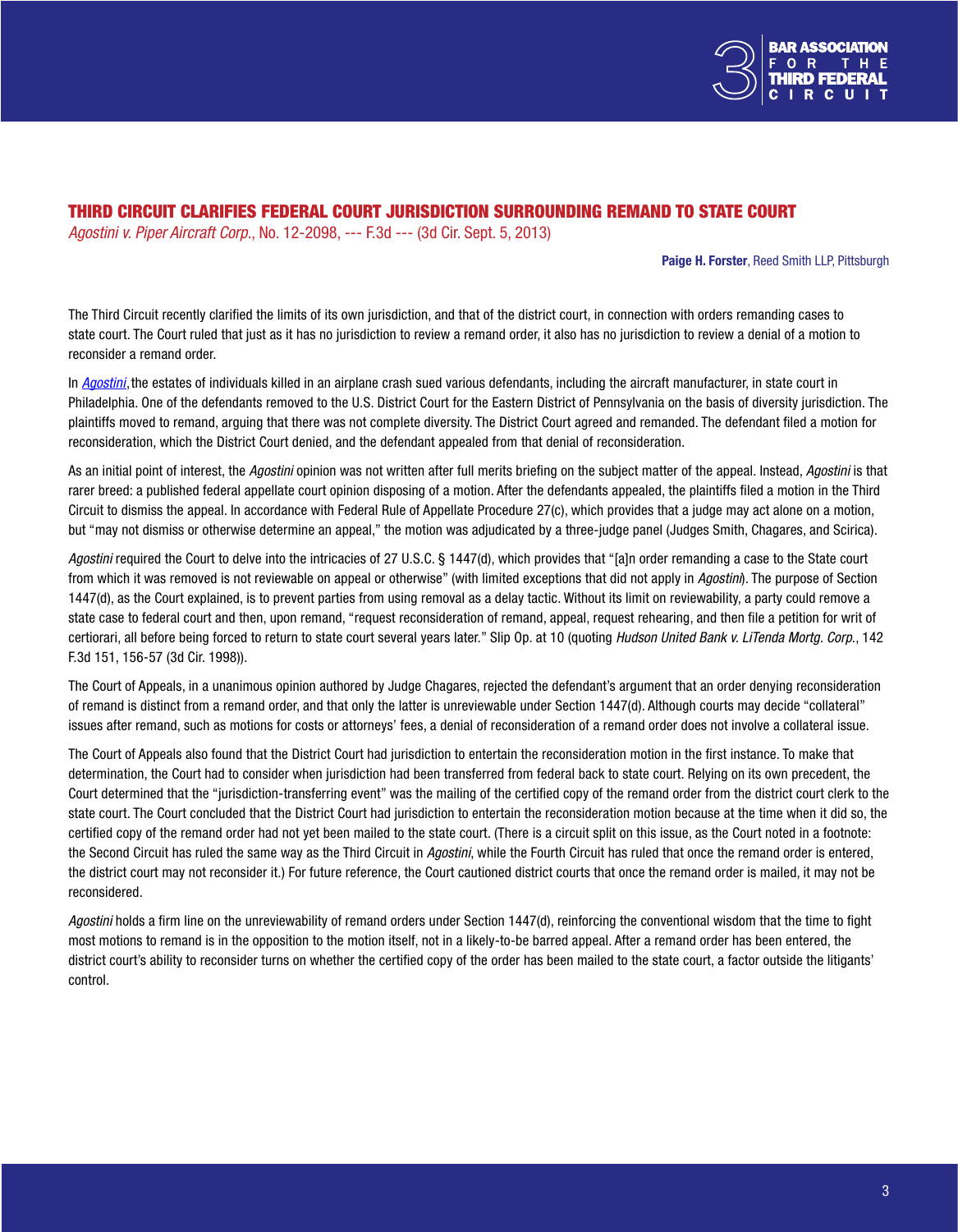

# <span id="page-3-0"></span>THIRD CIRCUIT ELUCIDATES WAIVER STANDARDS

— continued from page 1

Joseph moved to suppress the counterfeit bills, text messages, and his confession in the District Court. He argued that the search was unlawful on two grounds. First, he claimed it was an illegal *Terry* stop. Second, he argued that the police lacked probable cause for the arrest because no one at the scene had sufficient expertise in counterfeiting to know whether the bills were in fact counterfeit (the "actus reus argument"). The District Court denied Joseph's motion, and the case proceeded to trial, which resulted in a guilty verdict. On appeal, Joseph argued for the first time that probable cause to arrest was absent because the police had insufficient evidence to establish his intent at the time he passed and possessed the counterfeit bills (the "mens rea argument"). The Court of Appeals held that Joseph waived the mens rea argument because he did not raise that same argument in the District Court.

The Court of Appeals recognized initially that many of its precedential opinions contained inconsistent terminology pertaining to preservation and waiver. In defining what exactly is preserved and waived, the Court began by accounting for each of the terms it had used in its opinions. It explained that the synonymous terms "question" and "issue" are broader in scope than the synonymous terms "argument," "contention," "theory," "ground," or "basis," in that the former can encompass more than one of the latter. The Court then reframed the waiver question before it to be whether raising an issue before the District Court is sufficient to preserve any argument encompassed within that issue. The Court concluded that it is not. A party must make the same argument in the District Court that it makes on appeal.

The Court went on to provide a two-step framework for analyzing whether an argument has been preserved. The first step is to differentiate between issues and arguments. While an issue involves multiple avenues for relief, an argument is a single point of contention that cannot be distilled into separate lines of legal analysis. Once arguments have been identified, the second step is to determine whether they are the same argument. An argument may be considered on appeal if it depends on the same legal rule and the same facts as an argument presented in the District Court.

The Court of Appeals then applied its framework to Joseph's contention that he had preserved his mens rea argument because he had asserted in the District Court that the officers lacked probable cause to arrest. The Court first determined that probable cause was an *issue*, rather than an *argument*, because it could be distilled into more particular arguments. The Court then compared Joseph's actus reus probable cause argument with his mens rea probable cause argument to determine if they were the same argument. It concluded that they were not the same because, while the two arguments were both encompassed within the issue of probable cause, they depended on different legal rules and facts. The Court thus held that Joseph failed to preserve his mens rea argument for appeal.

The Court of Appeals' exacting waiver standard restricts a party's ability to raise arguments on appeal. However, as the Court emphasized, the standard enunciated in *Joseph* does not change parties' ability to control how they present and support their preserved arguments. Parties are free, for example, to place greater emphasis on (and more fully explain) an argument on appeal than they did in the District Court. Parties may even reframe an argument within the bounds of reason as long as they do not alter its substance.

Because the waiver issue in *Joseph* involved suppression of evidence and was controlled by Federal Rule of Criminal Procedure 12, the Court noted that it did not have the occasion to officially consider whether its newly clarified framework would apply in civil cases. However, nothing on the face of the Court's reasoning would render it inapplicable to civil appeals, and there is little to suggest that the Court will not extend its new framework beyond suppression arguments. Therefore, familiarity with the new standard will benefit every Third Circuit practitioner.

SAVE THE DATE! 71st Judicial Conference of the Third Circuit May 7-9, 2014 Hershey Lodge, Hershey, PA If you plan to attend, please respond to: judicial\_conference@ca3.uscourts.gov Receive up to 12 CLE credits, pending approval